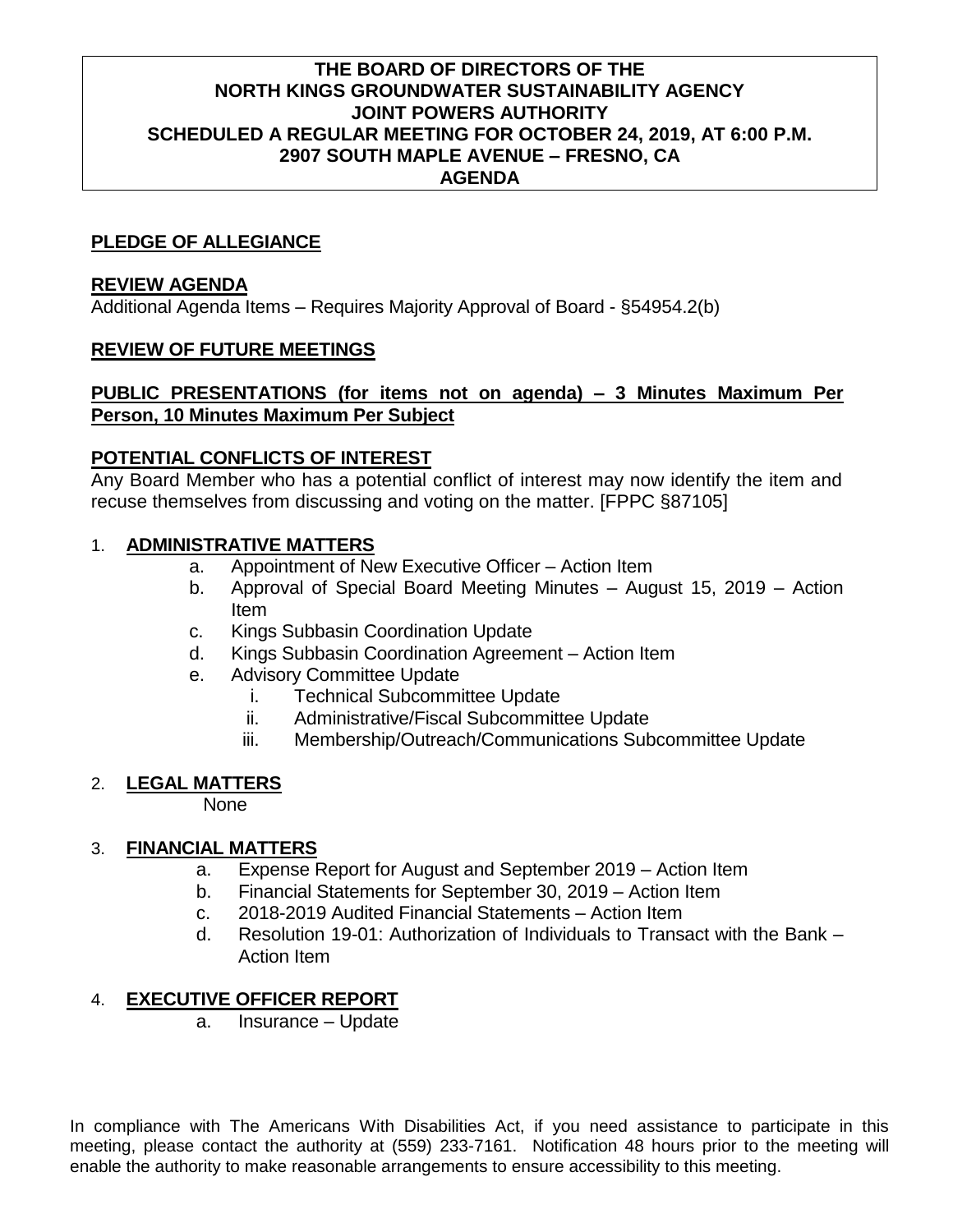# **THE BOARD OF DIRECTORS OF THE NORTH KINGS GROUNDWATER SUSTAINABILITY AGENCY JOINT POWERS AUTHORITY SCHEDULED A REGULAR MEETING FOR OCTOBER 24, 2019, AT 6:00 P.M. 2907 SOUTH MAPLE AVENUE – FRESNO, CA AGENDA**

#### 5. **DIRECTORS REPORT**

## **CLOSED SESSION**

**Conference with Legal Counsel – Anticipated Litigation** (Government Code Section 54956.9(d)(2)): Two potential cases

# 6. **REPORT ON ACTION TAKEN IN CLOSED SESSION**

# 7. **ADJOURNMENT**

Note: This agenda is posted pursuant to the provisions of the Government Code commencing at Section 54950. The date of this posting is October 21, 2019. Posting locations are: 1) Fresno Irrigation District Office; 2) NKGSA Website; and 3) Notice Box located in front of 2907 S Maple Avenue – Fresno, CA (24 hour access available on District website and in the mailbox in front of building).

"In accordance with California Government Code Section 54957.5, any writing or document that is a public record, relates to an open session agenda item and is distributed less than 72 hours prior to a regular meeting, will be made available for public inspection in the District offices during normal business hours. If, however, the document is not distributed until the regular meeting to which it relates, then the document or writing will be made available to the public at the location of the meeting."

In compliance with The Americans With Disabilities Act, if you need assistance to participate in this meeting, please contact the authority at (559) 233-7161. Notification 48 hours prior to the meeting will enable the authority to make reasonable arrangements to ensure accessibility to this meeting.